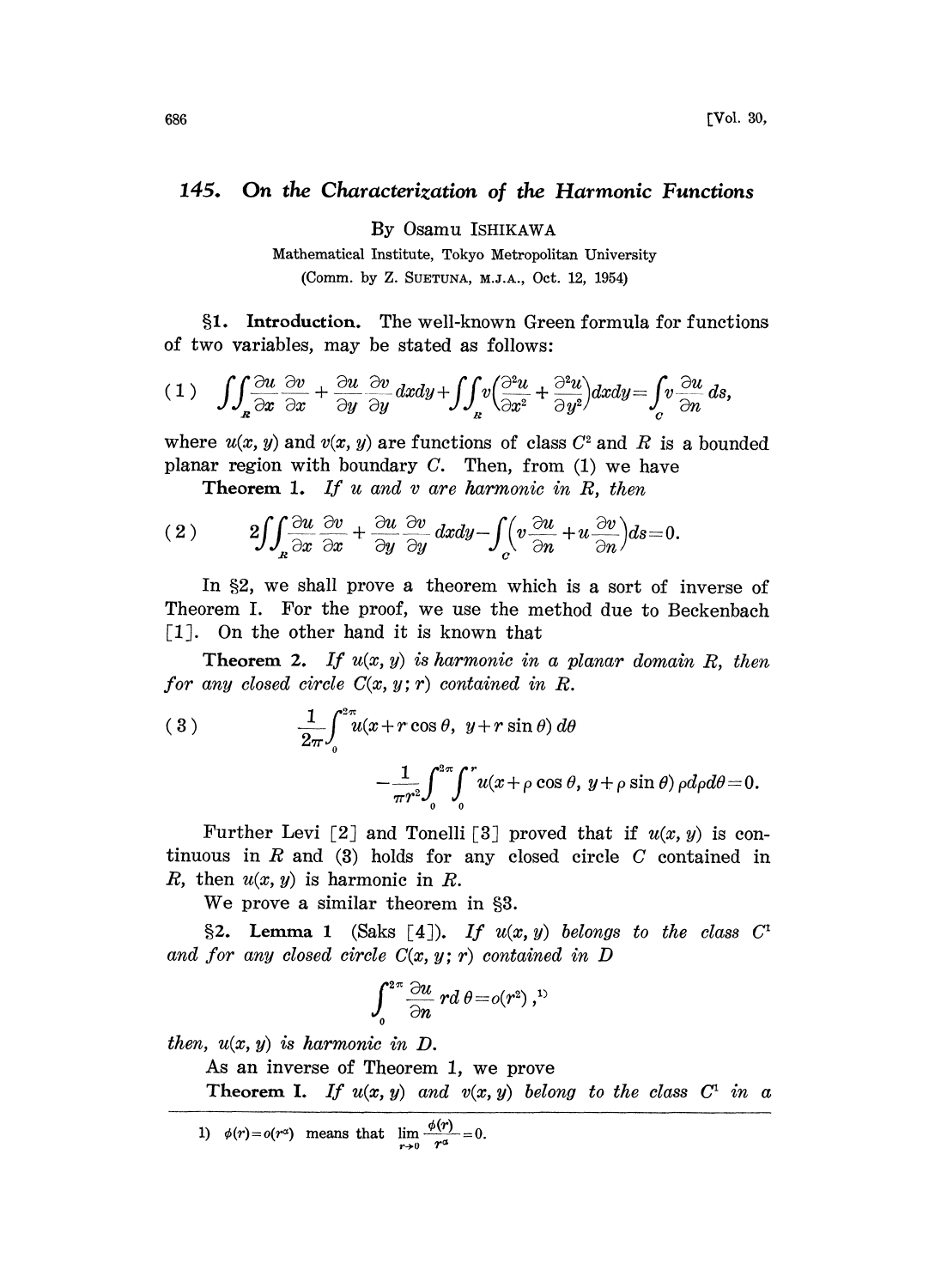planar region R, and  $v(x, y)$  is harmonic and  $\pm 0$  in R, and further if for any closed circle  $C(x, y; r)$  contained in R

$$
(4) \qquad 2\!\!\int_{0}^{2\pi}\!\!\int_{0}^{r}\!\!\left(\frac{\partial u}{\partial x}\frac{\partial v}{\partial x}+\frac{\partial u}{\partial y}\frac{\partial v}{\partial y}\right)\rho d\rho d\theta-\!\!\int_{0}^{2\pi}\!\!\left(v\frac{\partial u}{\partial n}+u\frac{\partial v}{\partial n}\right)\!r d\theta\!=o(r^{2}),
$$

then  $u(x, y)$  is harmonic in R.

**Proof.** Since u and v belong to class  $C^1$  in R, we have for each point  $(x_0, y_0)$  in  $R$ ,

(5) 
$$
\begin{cases} u(x, y) = u(x_0, y_0) + a_1 r \cos \theta + b_1 r \sin \theta + o(r) \\ v(x, y) = v(x_0, y_0) + a_2 r \cos \theta + b_2 r \sin \theta + o(r), \end{cases}
$$

where  $a_1, b_1, a_2, b_2$  denote the values of  $\frac{\partial u}{\partial x}, \frac{\partial u}{\partial y}, \frac{\partial v}{\partial x}, \frac{\partial v}{\partial y}$  at the point  $(x_0, y_0)$  and  $x-x_0=r\cos\theta$ ,  $y-y_0=r\sin\theta$ .

Therefore,

(6)  
\n
$$
\begin{cases}\n\frac{\partial u}{\partial x} = a_1 + o(1), \frac{\partial u}{\partial y} = b_1 + o(1), \frac{\partial v}{\partial x} = a_2 + o(1), \\
\frac{\partial v}{\partial y} = b_2 + o(1) \\
\frac{\partial u}{\partial n} = a_1 \cos \theta + b_1 \sin \theta + o(1), \frac{\partial v}{\partial n} = a_2 \cos \theta + b_2 \sin \theta + o(1).\n\end{cases}
$$
\nBy (6) and (7), we get the following relations:  
\n
$$
u \frac{\partial v}{\partial x} = u(x_0, y_0) \frac{\partial v}{\partial x} + a_1 a_2 r \cos^2 \theta + (a_2 b_1 + a_1 b_2) r \sin \theta \cos \theta
$$

$$
u\frac{\partial v}{\partial n} = u(x_0, y_0) \frac{\partial v}{\partial n} + a_1 a_2 r \cos^2 \theta + (a_2 b_1 + a_1 b_2) r \sin \theta \cos \theta + b_1 b_2 r \sin^2 \theta + o(r),
$$
  

$$
v\frac{\partial u}{\partial n} = v(x_0, y_0) \frac{\partial u}{\partial n} + a_1 a_2 r \cos^2 \theta + (a_1 b_2 + b_1 a_2) r \sin \theta \cos \theta
$$

 $+ b_1 b_2 r \sin^2 \theta + o(r)$ ,

and hence

$$
(7) \qquad \int_{0}^{2\pi} \left(u \frac{\partial v}{\partial n} + v \frac{\partial u}{\partial n}\right) r d\theta = u(x_0, y_0) \int_{0}^{2\pi} \frac{\partial v}{\partial n} r d\theta + v(x_0, y_0) \int_{0}^{2\pi} \frac{\partial u}{\partial n} r d\theta + 2\pi (a_1 a_2 + b_1 b_2) r^2 + o(r^2).
$$

Since  $v(x, y)$  is harmonic in R,

8) 
$$
\int_{0}^{2\pi} \frac{\partial v}{\partial n} r d\theta = 0.
$$

By  $(7)$  and  $(8)$ , we get

$$
(9) \qquad \int_{0}^{2\pi} \left(u \frac{\partial v}{\partial n} + v \frac{\partial u}{\partial n}\right) r d\theta = v(x_0, y_0) \int_{0}^{2\pi} \frac{\partial u}{\partial n} r d\theta + 2\pi (a_1 a_2 + b_1 b_2) r^2 + o(r^2).
$$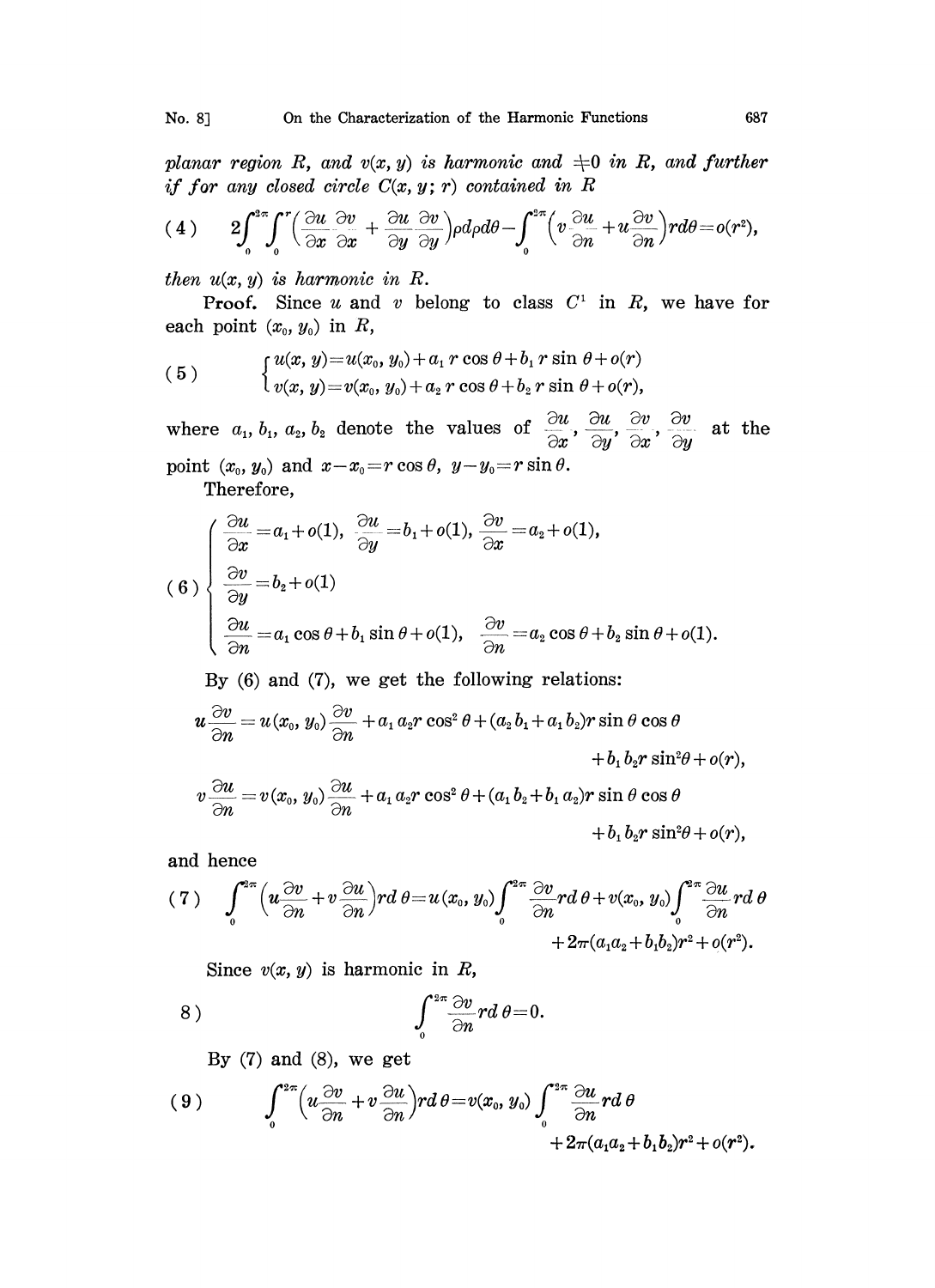On the other hand

(10) 
$$
2\int_{0}^{2\pi}\int_{0}^{r}\left[\frac{\partial u}{\partial x}\frac{\partial v}{\partial x}+\frac{\partial u}{\partial y}\frac{\partial v}{\partial y}\right]\rho d\rho d\theta=2\pi r^{2}(a_{1}a_{2}+b_{1}b_{2})+o(r^{2}).
$$

From  $(4)$ ,  $(9)$  and  $(10)$ , we get

$$
2\int_{0}^{2\pi} \int_{0}^{r} \left[\frac{\partial u}{\partial x} \frac{\partial v}{\partial n} + \frac{\partial u}{\partial y} \frac{\partial v}{\partial y}\right] \rho d\rho d\theta - \int_{0}^{2\pi} \left(v \frac{\partial u}{\partial n} + u \frac{\partial v}{\partial n}\right) r d\theta
$$
  
=  $-v(x_0, y_0) \int_{0}^{2\pi} \frac{\partial u}{\partial n} r d\theta + o(r^2).$ 

Since  $v(x_0, y_0) \neq 0$ , we see immediately that for any closed circle  $C(x_0, y_0; r)$  contained in R,

$$
\int\limits_0^{2\pi}\frac{\partial u}{\partial n}rd\;\theta\!=\!o(r^2).
$$

Therefore, applying Lemma 1, we see that  $u(x, y)$  is harmonic in  $R$ , q.e.d.

**Lemma 2** (Beckenbach [1]). Let  $u(x, y)$  be a function of class  $C^1$  in R, and suppose that for any point  $(x_0, y_0)$  in R, one of the .following conditions is satisfied:

(i) There exists a neighborhood of  $(x_0, y_0)$  in which  $u(x, y)$  is harmonic,

nonic,<br>
(ii)  $u(x_0, y_0)=0$  and  $\frac{\partial^2 u}{\partial x^2}$ ,  $\frac{\partial^2 u}{\partial y^2}$  are summable in R, then  $u(x, y)$ 

is harmonic in R.

This Lemma and Theorem <sup>I</sup> give the following.

Theorem II. Let  $u(x, y)$  be a function of class  $C^1$  in R, and  $v(x, y)$  be harmonic in R. And further the following two conditions are satisfied:

(i) if  $v(x, y)=0$ , then  $u(x, y)=0$  and moreover  $\frac{\partial^2 u}{\partial x^2}$ ,  $\frac{\partial^2 u}{\partial y^2}$  are summable in R,

(ii) the relation (4) holds for any closed circle  $C(x, y; r)$  contained in R.

Then  $u(x, y)$  is harmonic in  $R$ .

Similarly we can prove the following.

Theorem III. Let  $u(x, y)$  be a function of class  $C^1$  in R, and  $u(x, y) > 0.$ 

If for any closed circle  $C(x, y; r)$  contained in R,

(11) 
$$
\lambda u(x, y)^{\lambda-1} \int_{0}^{2\pi} \int_{0}^{r} \left[ \left( \frac{\partial u}{\partial x} \right)^{2} + \left( \frac{\partial u}{\partial y} \right)^{2} \right] \rho d\rho d\theta - \int_{0}^{2\pi} u^{\lambda} \frac{\partial u}{\partial n} r d\theta = o(r^{2}) \quad (\lambda \ge 1),
$$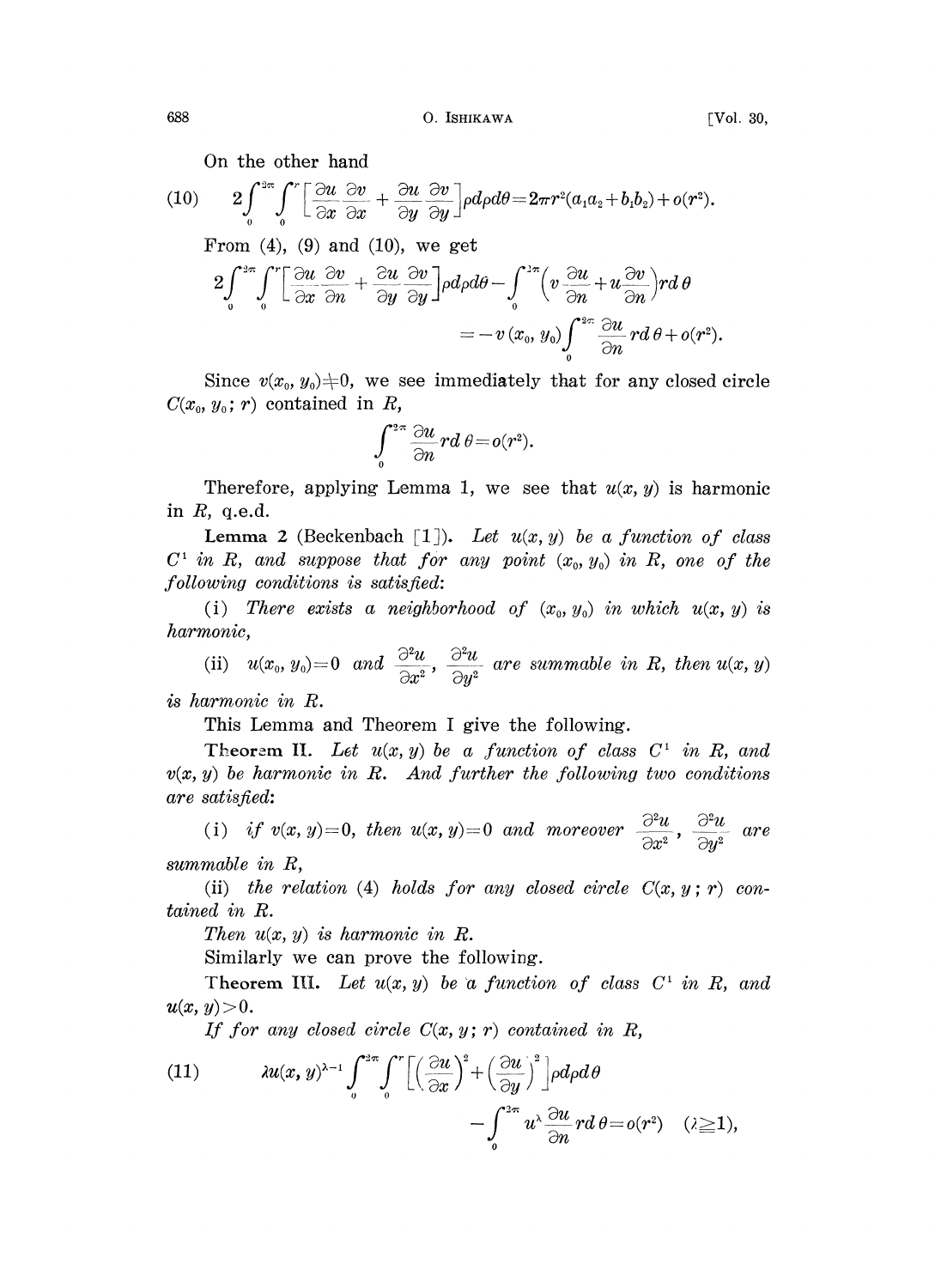then  $u(x, y)$  is harmonic in R.

When  $\lambda = 1$ , this theorem reduces to a theorem of Beckenbach [1].

§3. We shall prove a theorem in the direction of the Levi-Tonelli theorem.

**Theorem IV.** Let  $u(x, y)$  be a function of class  $C^1$  in R, and suppose that for any closel circle  $C(x, y; r)$  contained in R the following conditions are satisfied:

(12) 
$$
\frac{1}{2\pi} \int_{0}^{2\pi} u(x+r \cos \theta, y+r \sin \theta) d\theta - \frac{1}{\pi r^{2}} \int_{0}^{2\pi} \int_{0}^{r} u(x+\rho \cos \theta, y+\rho \sin \theta) \rho d\rho d\theta = o(r^{2}),
$$
  
\n(13) 
$$
\int_{0}^{2\pi} \max_{0 \le \rho \le r} [\, u_{x}(x+r \cos \theta, y+r \sin \theta) - u_{x}(x+\rho \cos \theta, y+\rho \sin \theta) ] \cos \theta + \, [u_{y}(x+r \cos \theta, y+r \sin \theta) - u_{y}(x+\rho \cos \theta, y+\rho \sin \theta)] \sin \theta ] d\theta = o(r)
$$

then  $u(x, y)$  is harmonic in R.

Proof. Let us denote by  $\Delta$  the left-side of (12). Then

(14) 
$$
\Delta = \frac{1}{2\pi} \int_0^{2\pi} d\theta \frac{2}{r^2} \int_0^r \left\{ u(x+r \cos \theta, y+r \sin \theta) - u(x+\rho \cos \theta, y+\rho \sin \theta \right\} d\rho.
$$

By the mean value theorem, we get

$$
u(x+r\cos\theta, y+r\sin\theta)-u(x+\rho\cos\theta, y+\rho\sin\theta)
$$
  
=  $u_x(x+\rho'\cos\theta, y+\rho'\sin\theta) (r-\rho)\cos\theta + u_y(x+\rho'\cos\theta, y+\rho'\sin\theta)$   
 $(r-\rho)\sin\theta$   
=  $\{u_x(x+r\cos\theta, y+r\sin\theta)\cos\theta + u_y(x+r\cos\theta, y+r\sin\theta)\sin\theta\}(r-\rho)$   
 $+(r-\rho)\{[u_x(x+\rho'\cos\theta, y+\rho'\sin\theta)-u_x(x+r\cos\theta, y+r\sin\theta)]\cos\theta$   
 $+ [u_y(x+\rho'\cos\theta, y+\rho'\sin\theta)-u_y(x+r\cos\theta, y+r\sin\theta)]\sin\theta\}$ 

(15)  $= P_1 + P_2$ , say,

where  $0 < \rho < \rho' < r$ .

Now we get

$$
I_{1} = \frac{1}{2\pi} \int_{0}^{2\pi} d\theta \left\{ \frac{2}{r^{2}} \int_{0}^{r} P^{1} \rho d\rho \right\}
$$
  

$$
= \frac{1}{2\pi} \int_{0}^{2\pi} d\theta \left\{ \frac{2}{r^{2}} \int_{0}^{r} \frac{\partial u(x+r \cos \theta, y+r \sin \theta)}{\partial n} \rho(r-\rho) d\rho \right\}
$$
  
(16) 
$$
= \frac{1}{2\pi} \int_{0}^{2\pi} d\theta \left\{ \frac{2}{r^{2}} \frac{\partial u}{\partial n} \left( \frac{r^{3}}{2} - \frac{r^{3}}{3} \right) \right\} = \frac{1}{6\pi} \int_{0}^{2\pi} \frac{\partial u}{\partial n} r d\theta,
$$

and by (13)